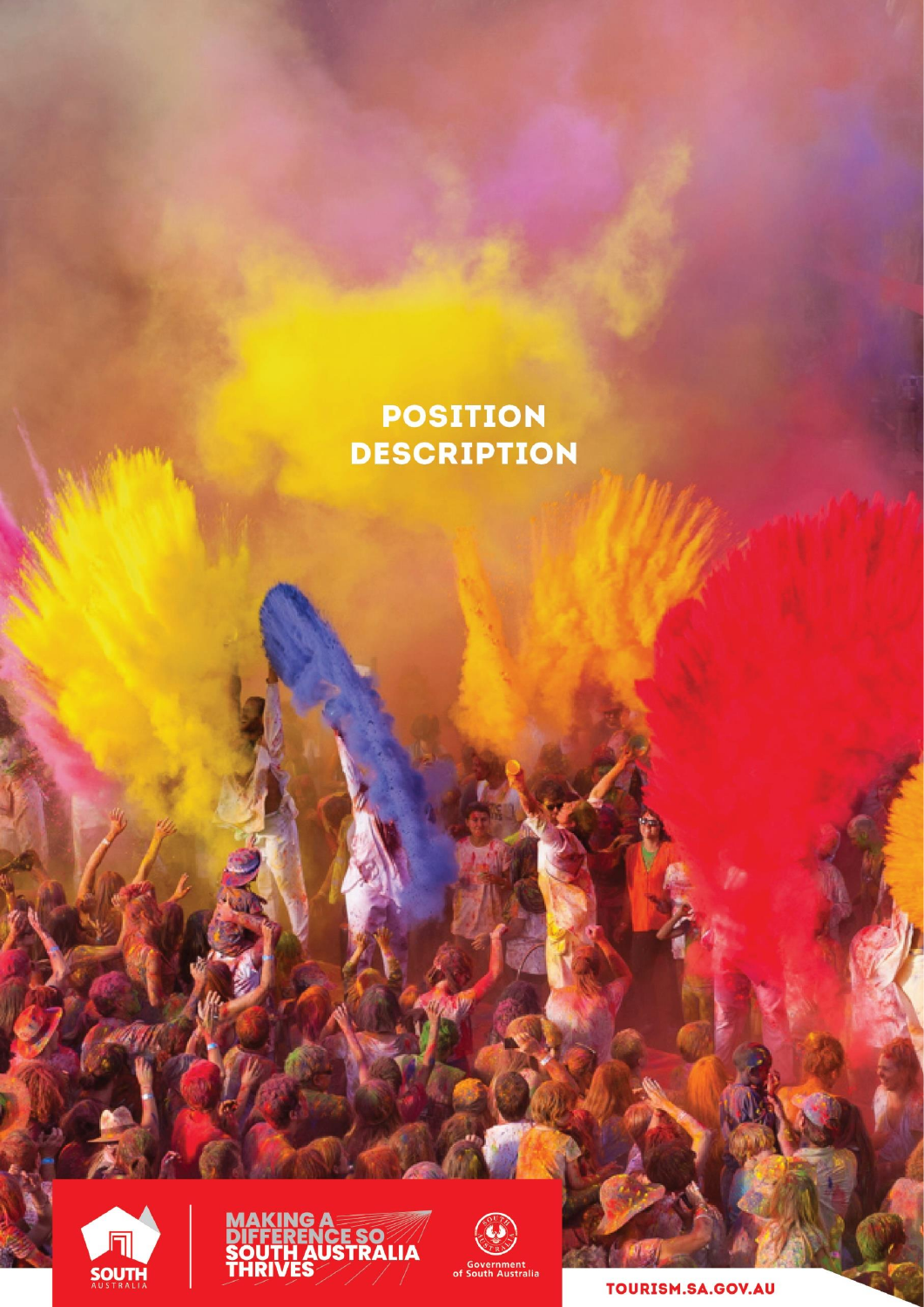

# **Position Description**

# **Events South Australia Hub Programming Producer**

The Events South Australia Hub Programming Producer will work with event management to produce and deliver engaging, impactful and relevant program elements in the Santos Tour Down Under Tour Village and Tasting Australia presented by RAA Travel Town Square that meets the needs of consumers and event stakeholders.

# **Purpose of the position**

| <b>Position Title:</b>                                    | <b>Reports to:</b>                               | <b>Position Classification:</b>                   |
|-----------------------------------------------------------|--------------------------------------------------|---------------------------------------------------|
| Events South Australia Hub<br><b>Programming Producer</b> | Event Manager - Santos<br><b>Tour Down Under</b> | ASO <sub>5</sub><br><b>Non-Executive Contract</b> |
| <b>Group / Unit:</b>                                      | Location:                                        | <b>Direct reports:</b>                            |
|                                                           |                                                  |                                                   |

# **Our Values**



#### **GO BOLDLY**

We thrive on taking risks and enjoy stepping outside our comfort zone.



# **DIG DEEPER**

We never settle for simply scratching the surface. We're hungry for knowledge, fresh ideas and innovations.



# **CAN DO**

We believe there's nothing we can't do as a team.



#### **SHARE THE LOVE**

We have a passion for excellence and exceeding expectations.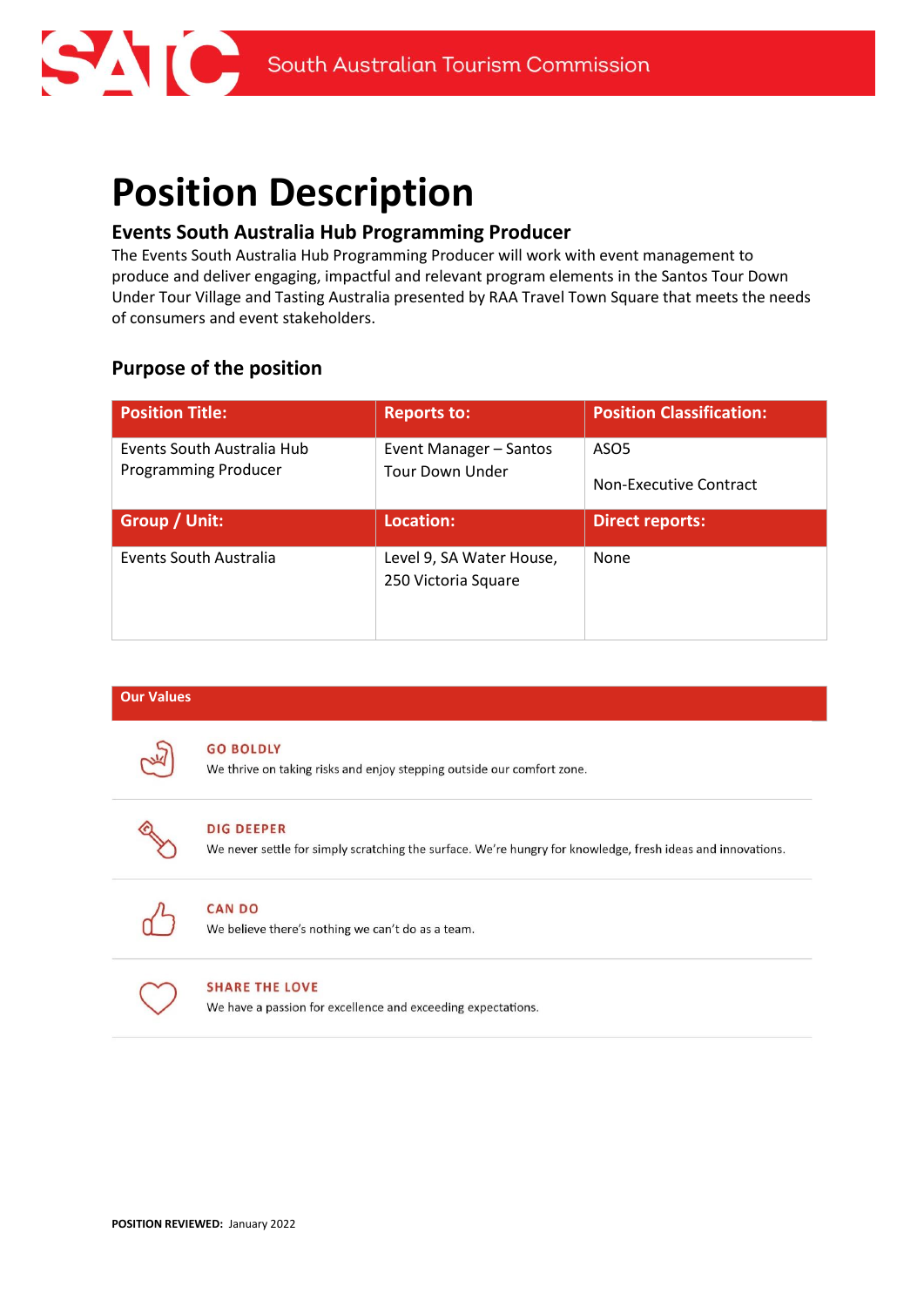

# **Essential Criteria**

# **QUALIFICATIONS**

• Nil

# **SKILLS, EXPERIENCE AND KNOWLEDGE**

- Excellent communication skills, both oral and written with people at all levels
- High level interpersonal skills, with the ability to build and maintain effective working relationships with a range of stakeholders
- Knowledge of the Event practices of South Australia and Australian festivals
- Well-developed budgeting skills
- Demonstrated experience in event production and/or program coordination
- Proven ability to be self-motivated and achieve measurable outcomes
- High level of attention to detail and follow-through
- Ability to work independently and as part of a team
- Ability to think laterally, creatively and strategically
- A personal commitment to quality customer orientated service including the ability to recognise market and customer needs
- Demonstrated experience in working with talent and an understanding of the creative process
- Demonstrated ability to manage own time effectively and use flexibility, initiative and innovative approaches to meet changing requirements and to complete work within designated timeframes
- Demonstrated problem solving skills, with the ability to identify and implement appropriate solutions
- Demonstrated experience in project managing events
- Relevant experience (to advance level) of Microsoft Office tools including Word, Excel, and PowerPoint

# **Desirable Criteria**

# **QUALIFICATIONS**

- Tertiary qualification in event management, tourism or business-related discipline
- First Aid Certificate

# **SKILLS, EXPERIENCE AND KNOWLEDGE**

- Demonstrated experience in the events and festivals industry as a producer or event manager
- Demonstrated experience in programming and delivery of festival programs
- Thorough understanding and experience working in contemporary sporting and/or food and beverage festivals nationally or internationally
- Experience in managing events
- Previous experience securing musical acts and event activations
- Sound knowledge and practical experience in State Government procurement policy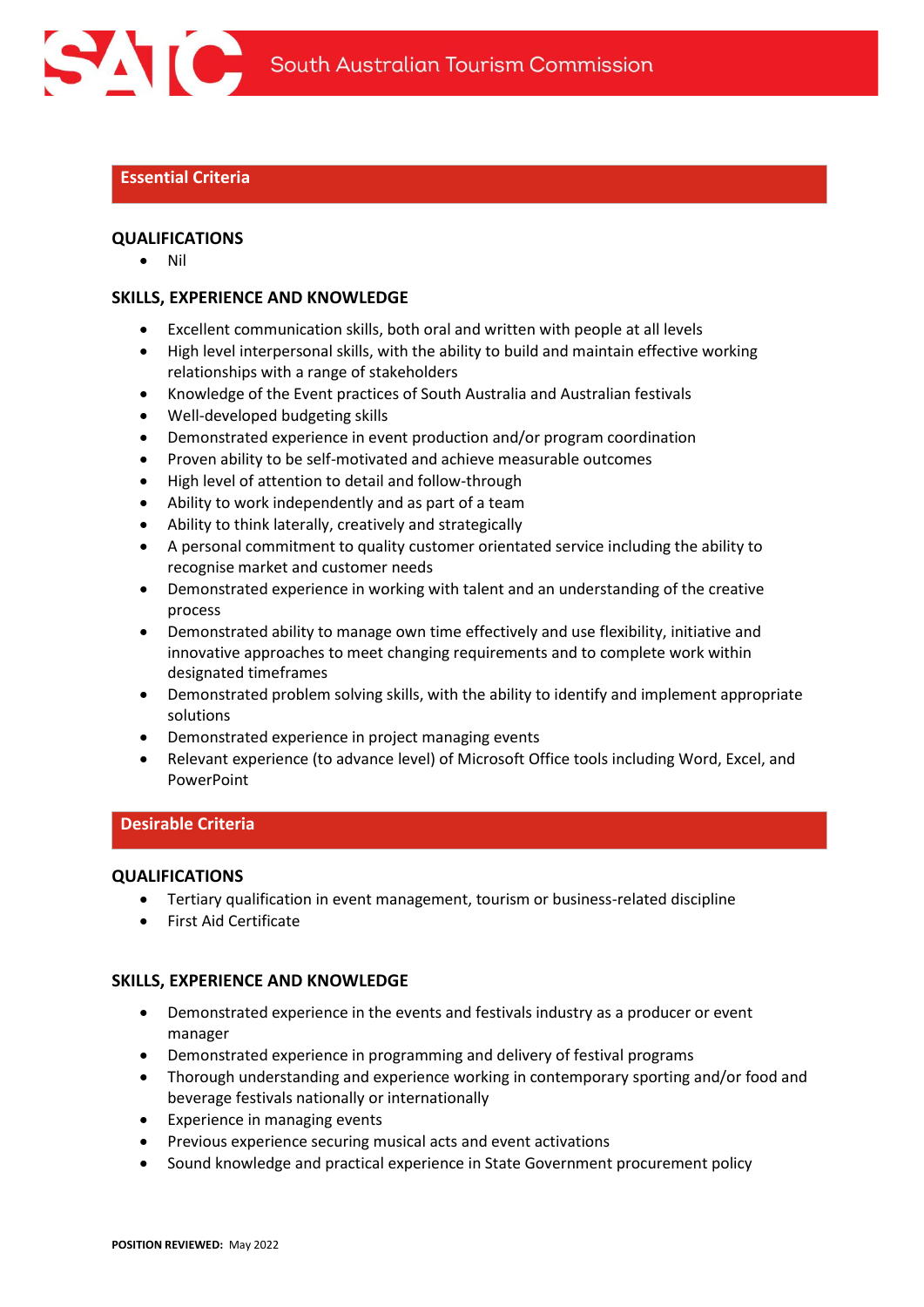

- Knowledge of the roles and functions of the South Australian Tourism Commission and Events South Australia
- Relevant site experience with ESA managed events such as Tasting Australia presented by RAA Travel, Santos Tour Down Under and National Pharmacies Christmas Pageant
- Knowledge of South Australian tourism product

| <b>Competencies</b>             |                                                                                                                                                                                                                                                                                                                                                    |
|---------------------------------|----------------------------------------------------------------------------------------------------------------------------------------------------------------------------------------------------------------------------------------------------------------------------------------------------------------------------------------------------|
| Communication                   | Speaks clearly and fluently in a compelling manner to both<br>individuals<br>groups. Clear<br>and<br>and<br>concise<br>written<br>communication utilising the appropriate style and grammar<br>for the reader.                                                                                                                                     |
| <b>Negotiation</b>              | Effectively exploring alternatives and positions to reach<br>outcomes that gain all parties' support and acceptance.                                                                                                                                                                                                                               |
| <b>Initiative</b>               | Takes action to achieve objectives beyond what is required.<br>Self-starting, rather than accepting passively. Displays a<br>sense of urgency and high energy/drive to get the job done.<br>Anticipates problems and takes action.                                                                                                                 |
| <b>Adaptability/Flexibility</b> | The ability to adapt one's approach to suit changing<br>requirements in a variety of situations, and to maintain<br>effectiveness with<br>different tasks & people, thereby<br>contributing towards creating an efficient, agile organisation.<br>Recovers from setbacks and maintains a positive outlook<br>when faced with difficult situations. |
| <b>Project Management</b>       | The ability to plan and schedule a medium to large size<br>project; to involve and allocate appropriate resources; and<br>to bring such projects to completion on time and within<br>budgeted costs.                                                                                                                                               |
| <b>Time Management</b>          | Organised and efficient in own work habits; plans and<br>priorities time effectively; has tools and/or a system in place<br>to prioritise tasks and keep track of promised actions and<br>important deadlines.                                                                                                                                     |
| <b>Teamwork</b>                 | The genuine intention and interpersonal skills to work<br>with<br>within<br>the<br>others,<br>and<br>cooperatively<br>across<br>organisation. It includes respecting others, valuing ideas and<br>the<br>team<br>environment,<br>diversity,<br>supporting<br>and<br>subordinating own objectives to the objectives of the<br>organisation or team. |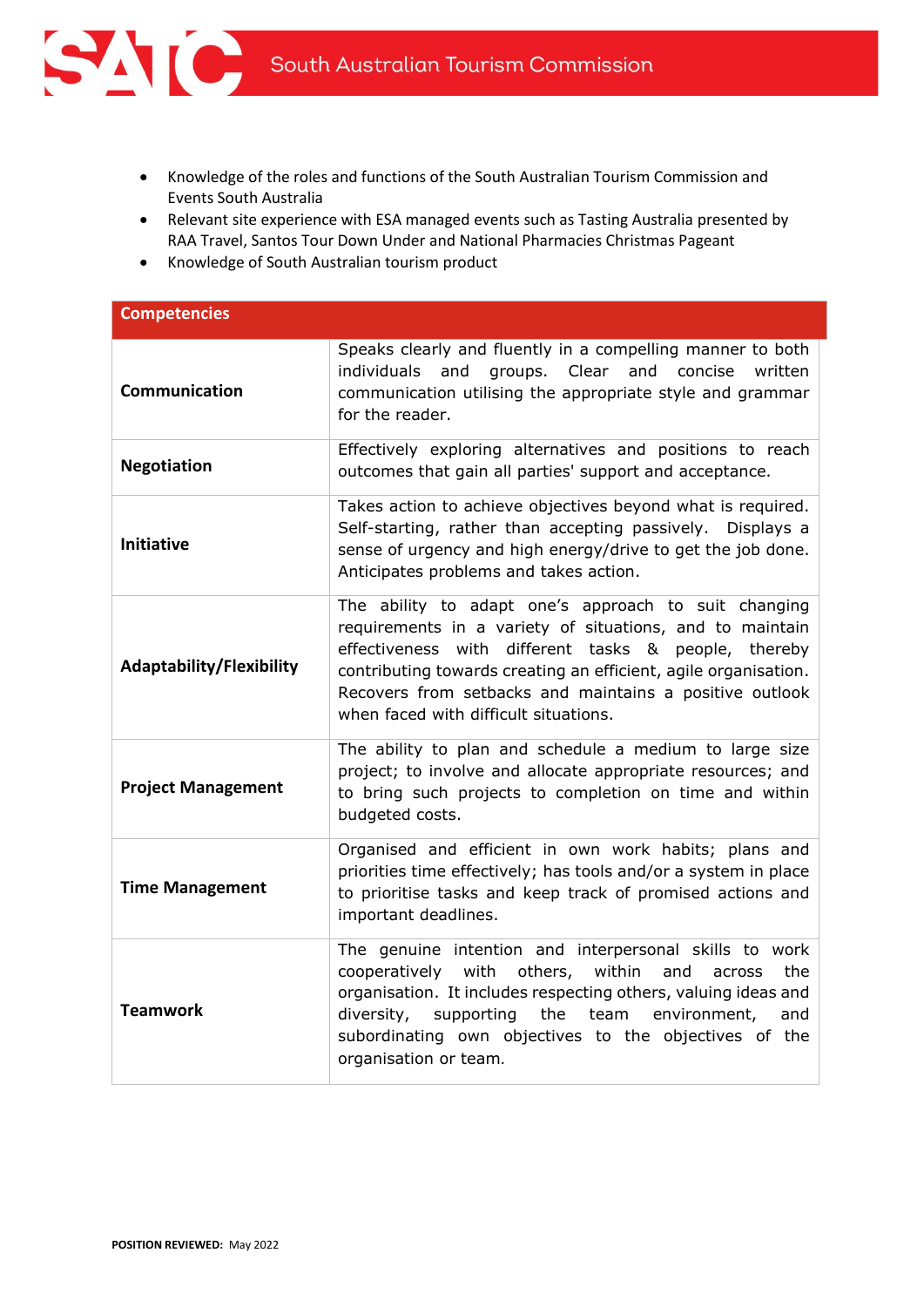# **Key Responsibilities**

# **PROGRAMMING DEVELOPMENT**

- Work with the Event Managers and Directors to produce compelling content for Tour Village (Santos Tour Down Under) and Town Square (Tasting Australia presented by RAA Travel) that is engaging and reflective of the event audience
- Work in collaboration with and take advice / recommendations from managers in functional areas of SATC / Events South Australia including Marketing, PR, Digital, Commercial, Finance and Procurement in order to grow the event
- Coordinate the development and maintenance of progamming blue-prints, event orders, action plans and run sheets
- Ensure programming milestones are included in the event project plans
- Assist in the development and maintenance of risk management plans in relation to programming elements of events including receiving relevant risk management information / plans from contractors
- Ensure the programming is effectively spread across the event (taking into consideration the time of day it takes place and climatic conditions) for maximum interest
- Ensure programming adequately utilises hub infrastructure
- Ensure programming is aligned with the strategic imperatives of the events and that the programming evolves year on year
- Work with the Events South Australia commercial and marketing teams to ensure partner and brand imperatives are met and the event continues to grow
- Work with Events South Australia digital team to ensure that all information presented through the events' digital channels is up to date
- Contribute to strategic planning and the ongoing development of the Events South Australia managed events, within the framework of Events South Australia's long-term objectives
- Actively research event programming trends and opportunities to ensure product is worldclass

#### **PERFORMANCE MEASURES**

- Successful working relationship with Event Managers and Event Directors
- Effective relationships with commercial and marketing teams to maximise programming elements
- Programming is well attended by consumers
- Event partner feedback is positive and they continue to invest in the events
- Programming management and risk management planning is widely recognised as an industry 'best practice' model
- Events South Australia events are recognised as being at the leading edge in their field
- Project plan and data-related information is kept up to date and easily retrieved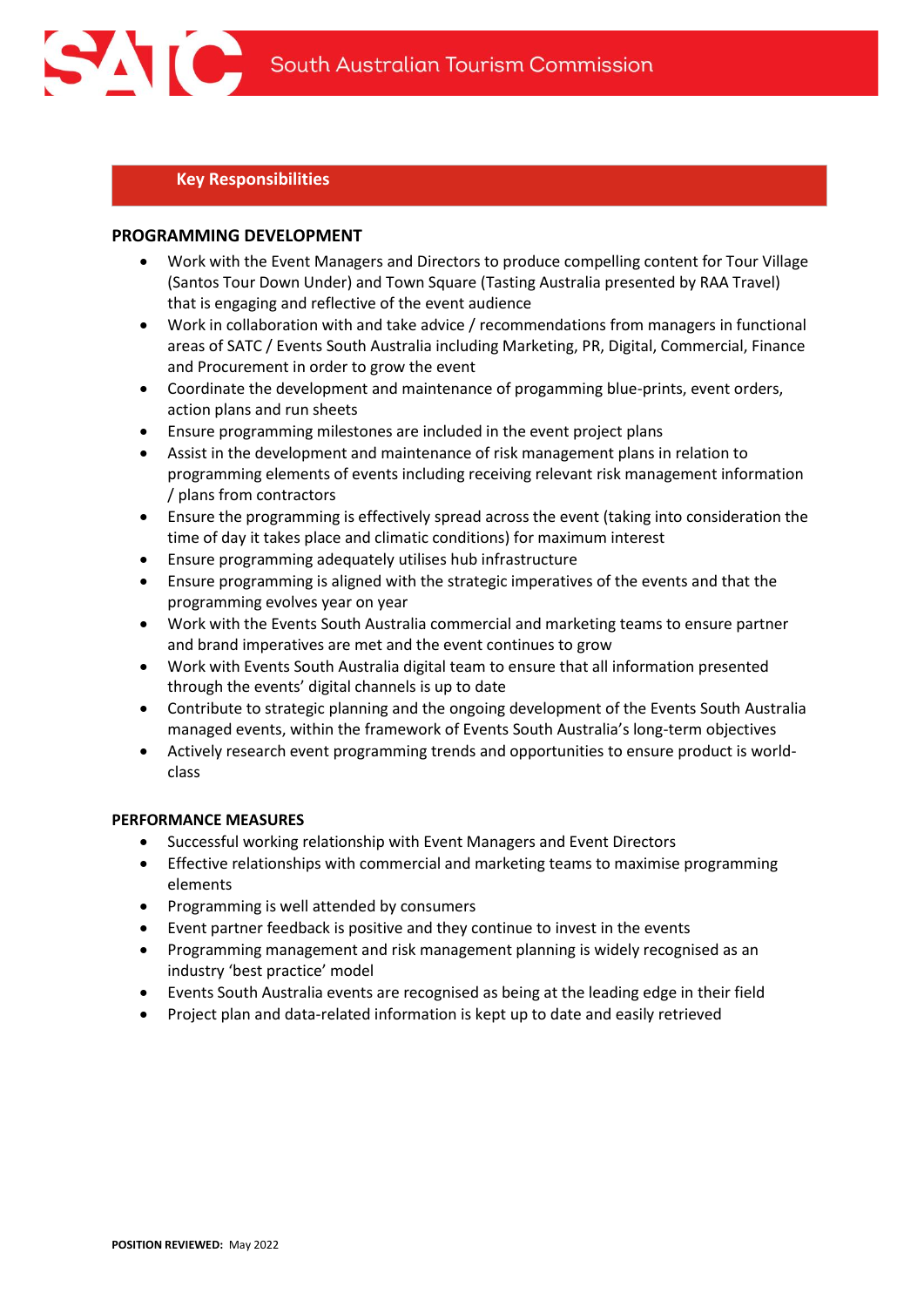

- Ensure programming is professionally presented
- Effectively manage employees, contractors and volunteers, ensuring behaviours are in accordance with SATC's WH&S and HR policies and procedures
- Work cohesively with Hub Operations Manager to ensure alignment of operational and programming requirements
- Work with operational, commercial and marketing teams regarding sponsor activations to ensure all sponsor activation operational requirements are executed as requested and in partnership with the Commercial team
- Create and gain approval from the relevant event manager for the budget for all allocated programming elements and monitor progressive performance against budget

#### **PERFORMANCE MEASURES**

- Staging of programming is articulated in minute-by-minute details, with clear delineation of responsibilities
- Programming is delivered on time, within budget, within relevant WH&S and other legislative frameworks with minimal site impact
- Programming elements are professionally presented and best practice delivery
- Blueprints are developed that assist in succession planning
- Employees, contractors and volunteers function as a highly productive team
- Effective response to commercial requests
- Effective working relationships across Events South Australia

# **PROGRAMMING CONTRACT MANAGEMENT AND LIAISON**

- Establish and maintain relationships with all key contractors involved with programming
- Ensure all relevant stakeholders are kept up-to-date with new information
- Project manage the programming elements of the events including the development of all contract management documents (including tender documents, service briefs and acquisition plans) in conjunction with relevant event manager
- Consult with and provide assistance to external events as required

#### **PERFORMANCE MEASURES**

- Stakeholders are well informed and engaged with the programming and leverage their involvement in accordance with their goals and objectives
- Collaborative planning with a strong sense of ownership within ESA and key stakeholders
- Successful working relationships with key stakeholders
- Relevant contractors are kept informed throughout the lead up to and during the events
- Effective contract management
- Procurement documentation is approved by SATC APU and acquisitions are successfully implemented within critical timeframes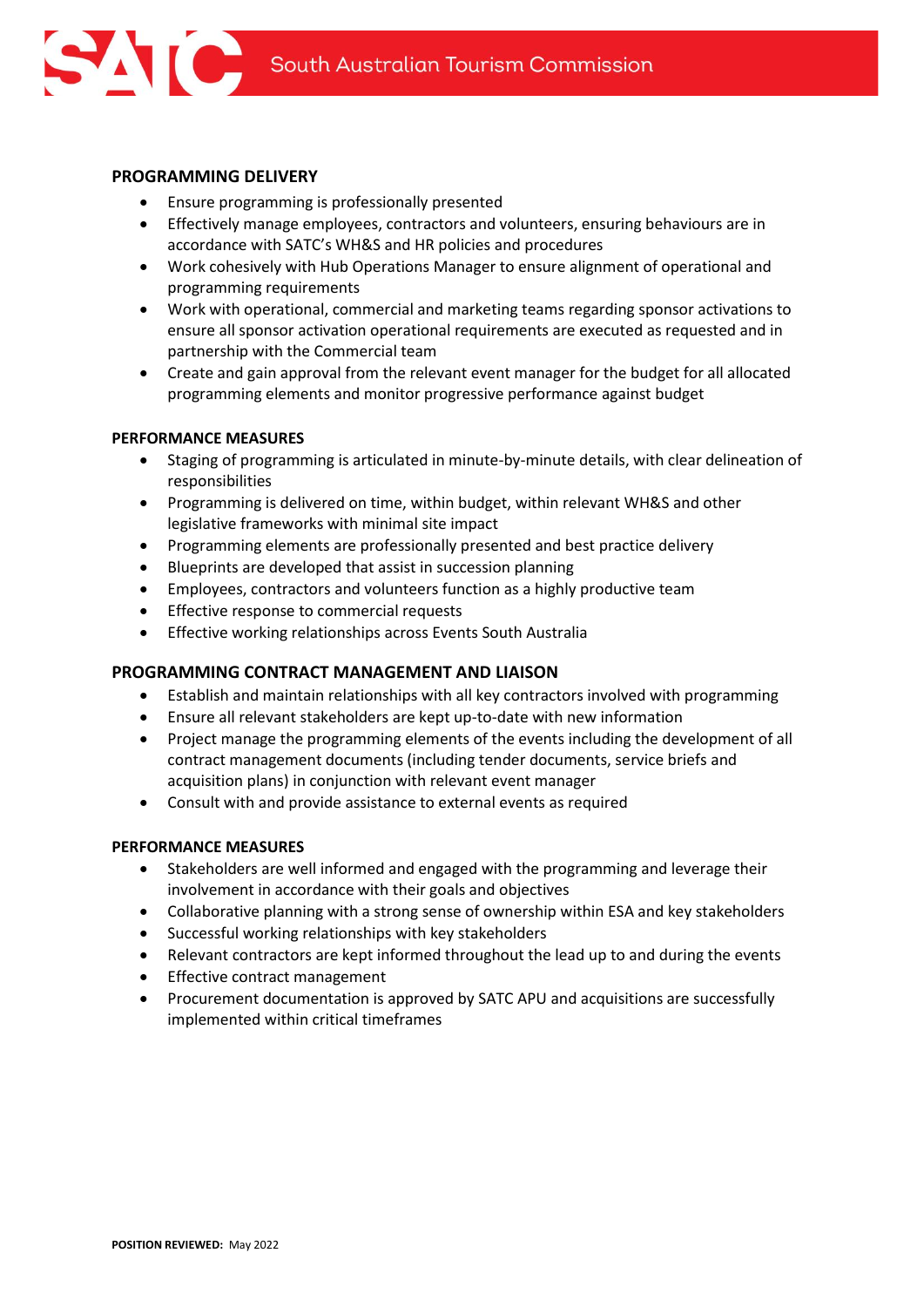# **PROGRAMMING ADMINISTRATION**

- Project Manage relevant contracts including the development of contract management documentation (including tender documents, service briefs and acquisition plans) in conjunction with relevant event manager
- Coordinate business-related administration, including records management, data entry and contracts for key stakeholders as required
- Coordinate meetings, prepare agendas, distribute papers, take minutes and record the outcomes as required
- Maintain financial records and coordinate finance-related administration, including purchase orders, invoices, budget forecasts
- Assist with drafting Ministerial correspondence, board reports and post event reports

#### **PERFORMANCE MEASURES**

- Programming elements are managed efficiently and in accordance with SATC and Government policies and practices
- Meetings are conducted efficiently with a clear understanding of outcomes and provision of minutes and action points are done in a timely manner
- Files, correspondence and other records are handled in accordance with SATC and Government policies and practices
- Reports and other correspondence are properly researched, well drafted and prepared in a timely manner
- Procurement documentation is approved by SATC PGC and acquisitions successfully implemented within critical timeframes
- Financial management to agreed budget

# **SUPERVISION**

- Effectively manage relevant hub employees, contractors and volunteers, ensuring behaviours are in accordance with SATC's WH&S and HR policies and procedures
- Provide relevant employees and volunteers with appropriate training and briefing

#### **PERFORMANCE MEASURES**

- Set measurable tasks and oversee them to completion
- Excellent relationships between all team members
- Hub programming employees, contractors and volunteers function as a highly-productive team

# **ORGANISATIONAL CONTRIBUTION/SAFETY AWARENESS**

- Support Events South Austrlaia by undertaking other duties as required
- Adhere to SATC policy and procedures on all matters relating to health and safety
- Ensure that SATC vehicles are maintained in accordance with SATC Motor Vehicle Policy, attend driver training and drive according to law and prevailing conditions
- Follow the principles of a sustainable working environment by following organisation greening initiatives

#### **PERFORMANCE MEASURES**

- 100% commitment to Work Health and Safety (WH&S)
- 100% attendance in relevant WH&S training
- Ensure knowledge and appropriate application of WH&S procedures and policies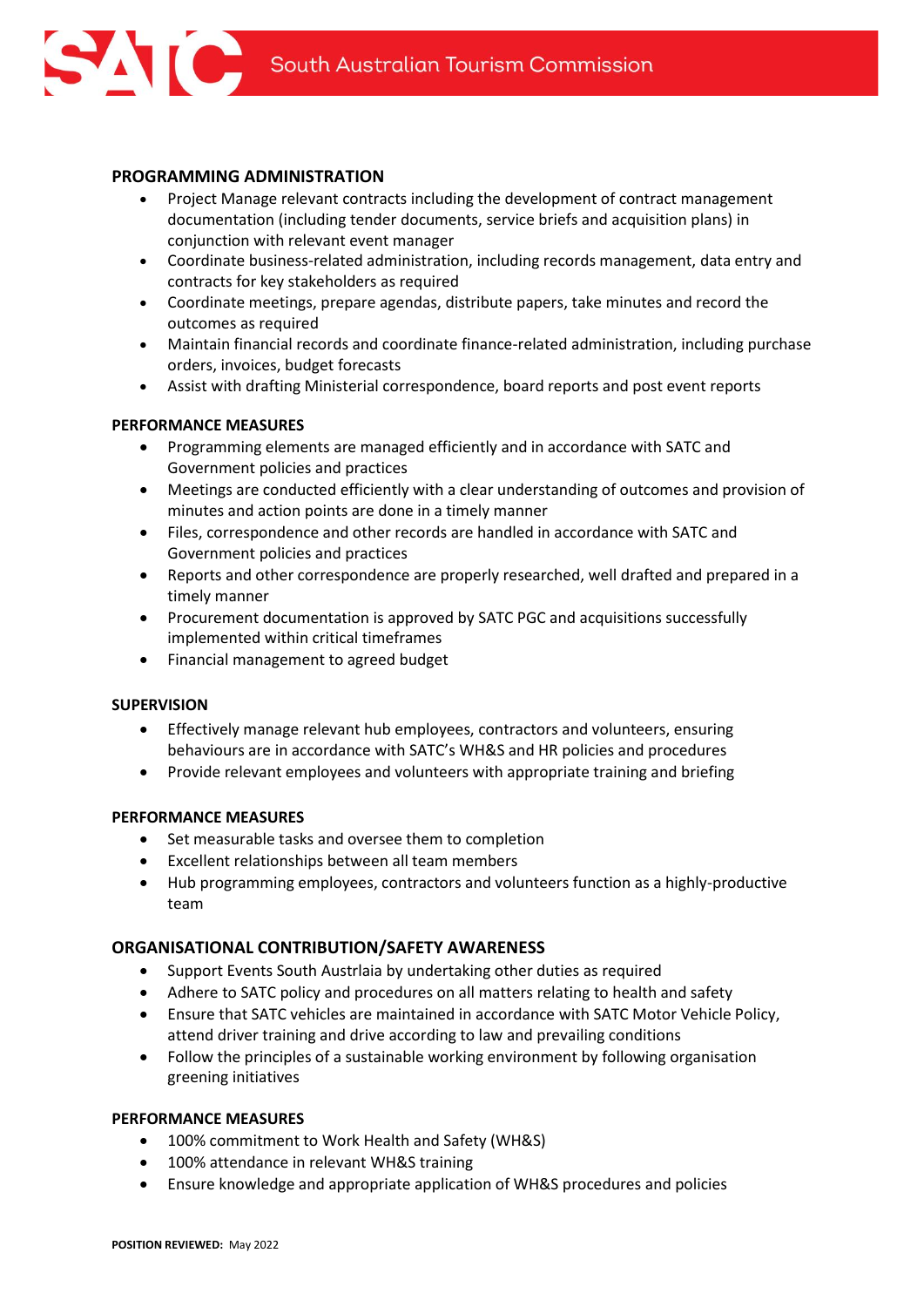

# **Special Conditions**

- The appointment will be subject to a 6 month probation period. Continuation of the contract is conditional upon the achievement of performance objectives and the allocation of sufficient funding.
- The incumbent will be required to undertake an annual performance agreement with their direct manager, using the SATC's Performance Development process.
- Take personal responsibility for understanding and complying with the South Australian Tourism Commission policies on WHS, equal employment opportunity and public administration.
- The incumbent is responsible and accountable for keeping accurate and complete records of their business activities in accordance with the State Records Act 1997.
- It is the policy of the Commission that staff can be reassigned to other positions or roles consistent with their classification level to meet changing work demands and/or their personal development needs.
- The incumbent may be required to undertake a relevant national police check or employment screening check
- Class C Drivers Licence and willingness to drive
- Out of hours work, intrastate and interstate travel may be required.